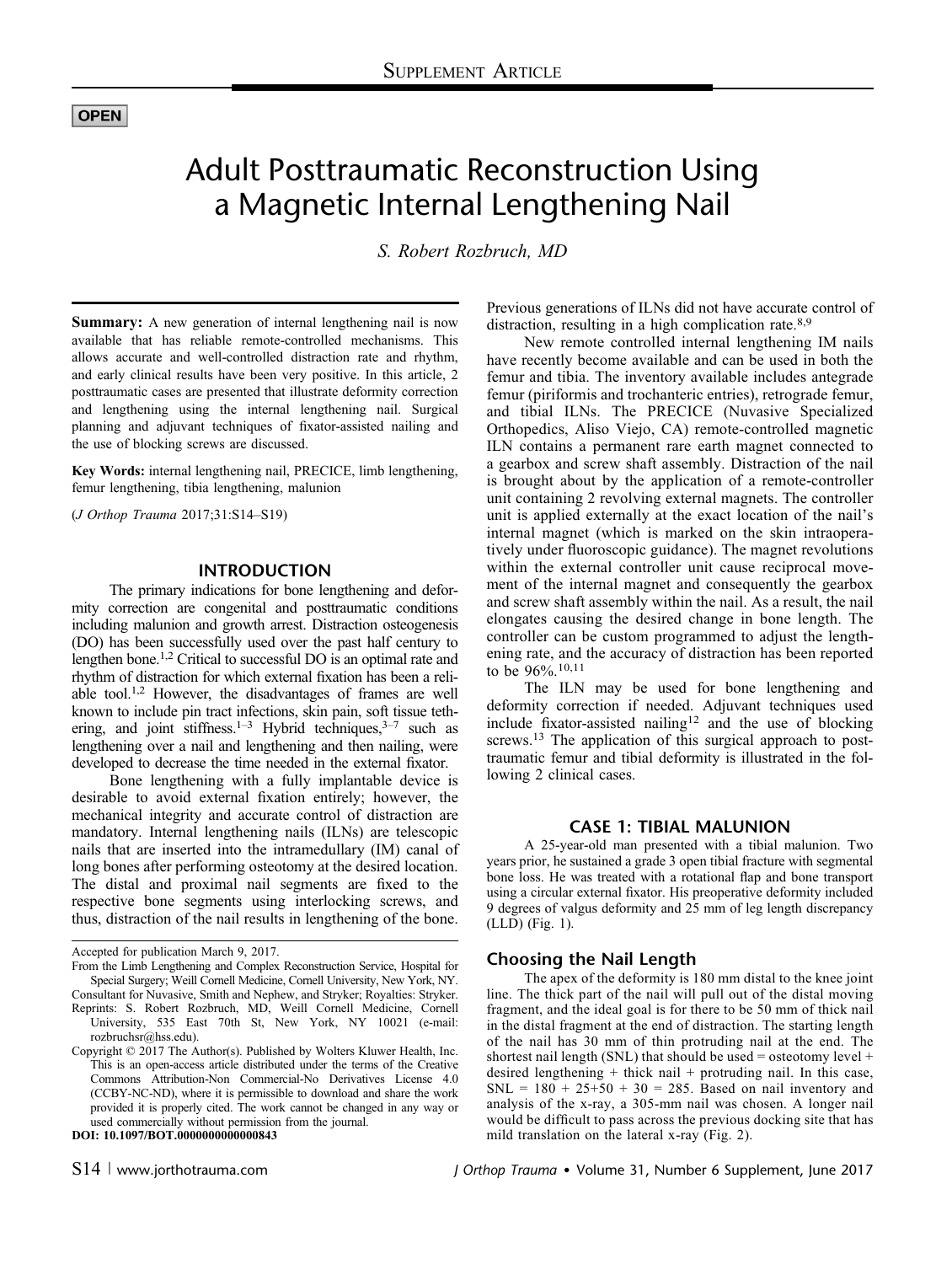

FIGURE 1. Tibial malunion case, preoperative. A, Erect leg x-ray showing LLD of 25 mm and valgus alignment. B, Apex of deformity is 180 mm from joint line. C, Lateral x-ray shows step off at previous distal docking site.

## Blocking Screw

When the width of the IM canal is greater than the diameter of the nail, the nail will not automatically correct the angular deformity.13 Furthermore, during lengthening, there are typical deformities that ensue during a tibial lengthening—valgus and apex anterior. The blocking screw is typically placed adjacent to the osteotomy site at the apex of the deformity to be corrected and/or prevented. In this case, the lateral blocking screw is needed to achieve correction of the valgus deformity and is placed before the IM canal is reamed (Fig. 3).

# Fixator-Assisted Nailing

The 2-pin fixator is placed, so the pins are outside of the tract of the IM nail. Each pin is placed in the respective segment orthogonal to the axis of that segment.12 This stabilizes the tibia in the corrected position after the osteotomy during the IM canal reaming. The pins also mark the rotational alignment of each segment so that rotational deformity can be prevented or corrected as needed.

# Stabilization of the Fibula to the Tibia

The proximal and distal tibia–fibula relationship are stabilized before lengthening of the tibia (Fig. 3). This ensures that the fibula osteotomy will separate and lengthen with the tibia. Omission of this step would result in proximal migration of the distal fibula and distal migration of the proximal fibula despite a fibula osteotomy. Complications of deformity and contracture of the ankle and knee would ensue if this step were omitted.

# Soft Tissue Procedures

Acute correction of tibial deformity carries a risk of compartment syndrome and nerve injury. Adjuvant procedures

of prophylactic fasciotomy and peroneal nerve decompression may be appropriate. In this case, anterior and lateral compartment fasciotomies were done through small incisions at the initial surgery. Gastrocsoleus recession (GSR) may be needed to prevent or treat equinus contracture<sup>14</sup> during tibial lengthening. In this case, GSR was done 6 weeks after the initial surgery to treat a 20-degree equinus contracture that developed during the lengthening.

## Osteotomy

A multiple drill hole osteotomy technique is used. This is a low-energy osteotomy that minimizes thermal necrosis. First, multiple drill holes are made in a transverse fashion at the osteotomy level. A new sharp 4.8-mm drill was used for this purpose. The final step is completion of the transverse osteotomy with a sharp osteotome.

# Reaming of IM Canal

A tourniquet is not used. The canal is sequentially reamed 2 mm larger than the nail to be inserted.

## Surgical Steps

- 1. Drill holes at the osteotomy level
- 2. Anterior compartment fasciotomy
- 3. Insertion of lateral blocking screw 1 cm proximal to osteotomy line
- 4. Lateral compartment fasciotomy
- 5. Fibula osteotomy
- 6. Entry into the IM canal of the proximal tibia
- 7. Insertion of external fixator pins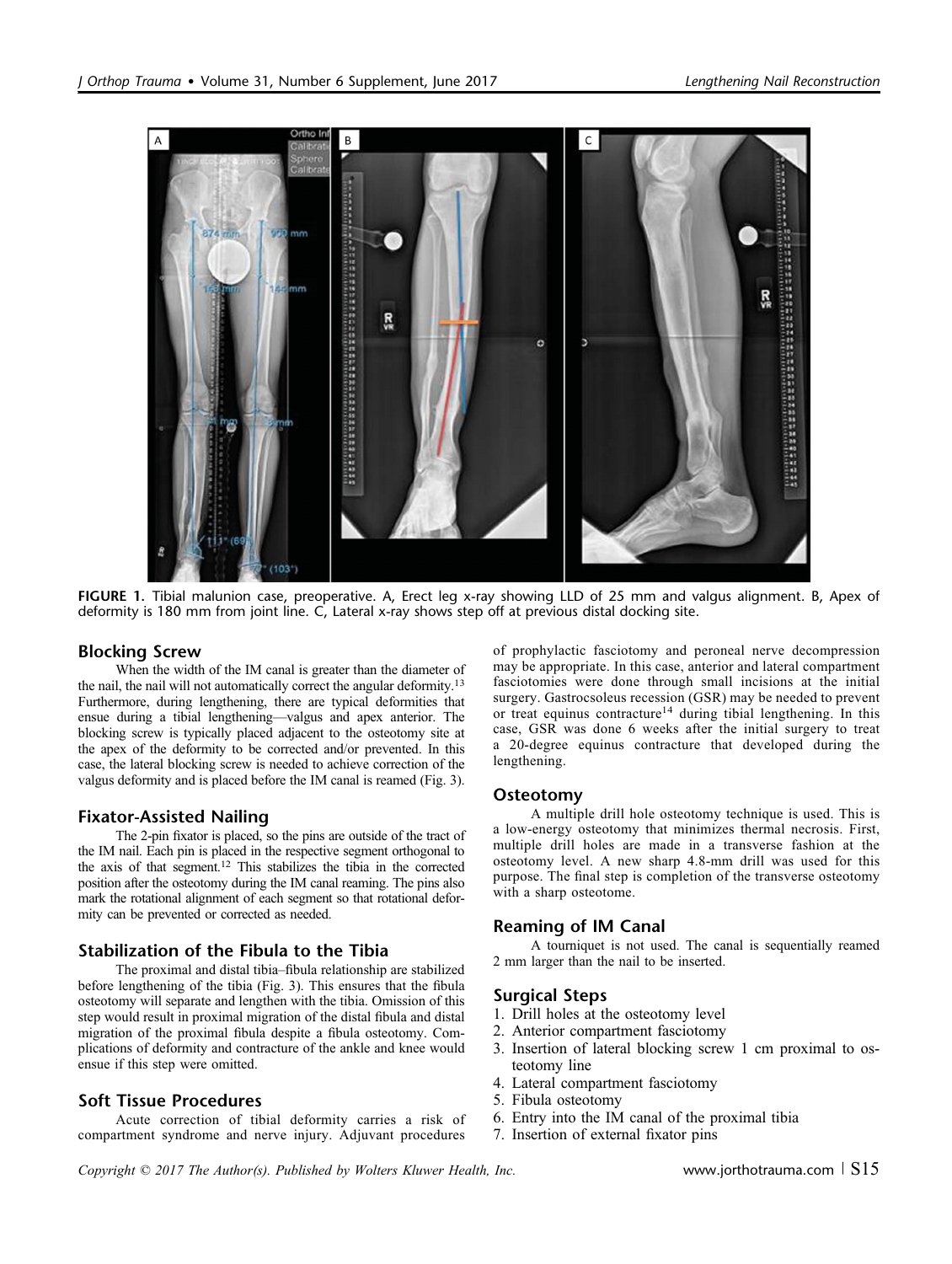

FIGURE 2. Surgical planning for ILN length and need for lateral blocking screw.

- 8. Completion of tibial osteotomy and correction of valgus
- 9. Stabilization of tibia with 2-pin external fixator
- 10. Insertion of guide wire and sequential reaming of IM canal
- 11. Insertion of ILN
- 12. Removal of external fixator
- 13. Insertion of proximal locking screws
- 14. Rotation of distal segment around the ILN to confirm complete osteotomy



FIGURE 3. A, At the end of distraction showing utility of blocking screw to correct valgus deformity. B, Anteroposterior x-ray showing consolidation and the proximal and distal fibula tibia screws. C, Lateral x-ray showing consolidation. D, Erect leg x-ray showing correction of LLD and deformity.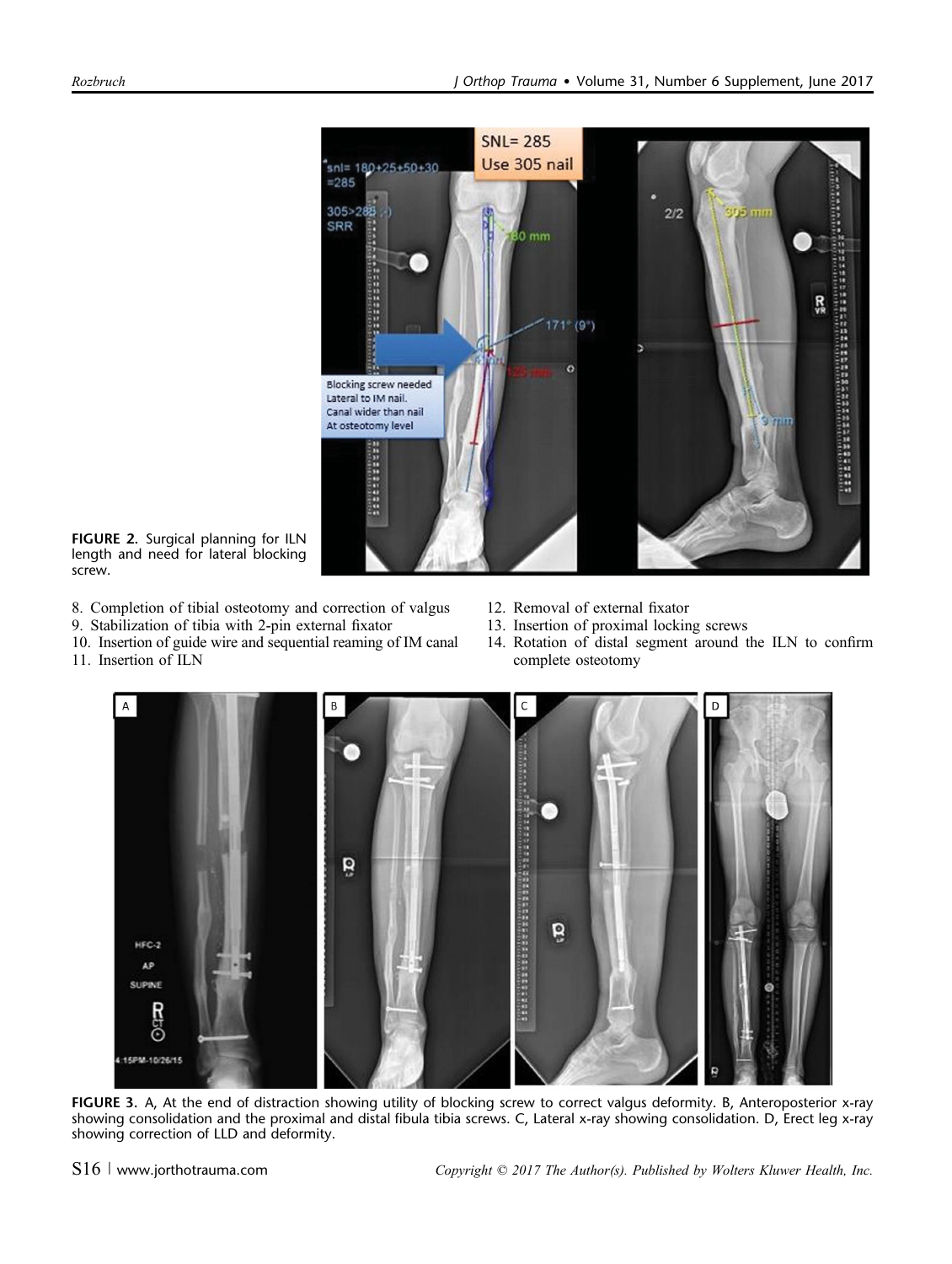

FIGURE 4. Distal femur traumatic growth arrest case, preoperative. A, Clinical photograph. B, Erect leg showing LLD of 21 mm and valgus alignment. C, Mechanical axis surgical planning. D, Anatomic axis surgical planning.

- 15. Insertion of distal interlocking screws
- 16. Secure fibula to tibia proximally and distally
- 17. Marking magnet location on skin and foot print for the remote control device.

Distraction of the tibia<sup>15</sup> was started on postoperative day (POD) 7 and was 0.25 mm 4 times a day for 4 days and then was slowed to 3 times per day. X-rays were obtained every 2 weeks during the distraction and monthly thereafter. Knee and ankle range

of motion (ROM) exercises were prescribed.16,17 Weight bearing was limited to 50 lbs for this 10.7-mm ILN.

Distraction was completed on POD 39. A GSR was performed 6 weeks after the surgery to treat a 20-degree equinus contracture. Acute correction of equinus was not done, and the patient was not casted. Consolidation progressed and full weight bearing was allowed at 4 months. The fibula tibia screws were removed after 4 months when the fibula was noted to be well



FIGURE 5. Intraoperative images. A, Placement of blocking screws in concavity of deformity; direction of nail path in distal segment; just about to complete osteotomy. B, With fixator in place in preparation for IM canal reaming. C, Insertion of ILN. D, ILN locked distally.

Copyright  $\odot$  2017 The Author(s). Published by Wolters Kluwer Health, Inc. www.jorthotrauma.com  $\lceil S17 \rceil$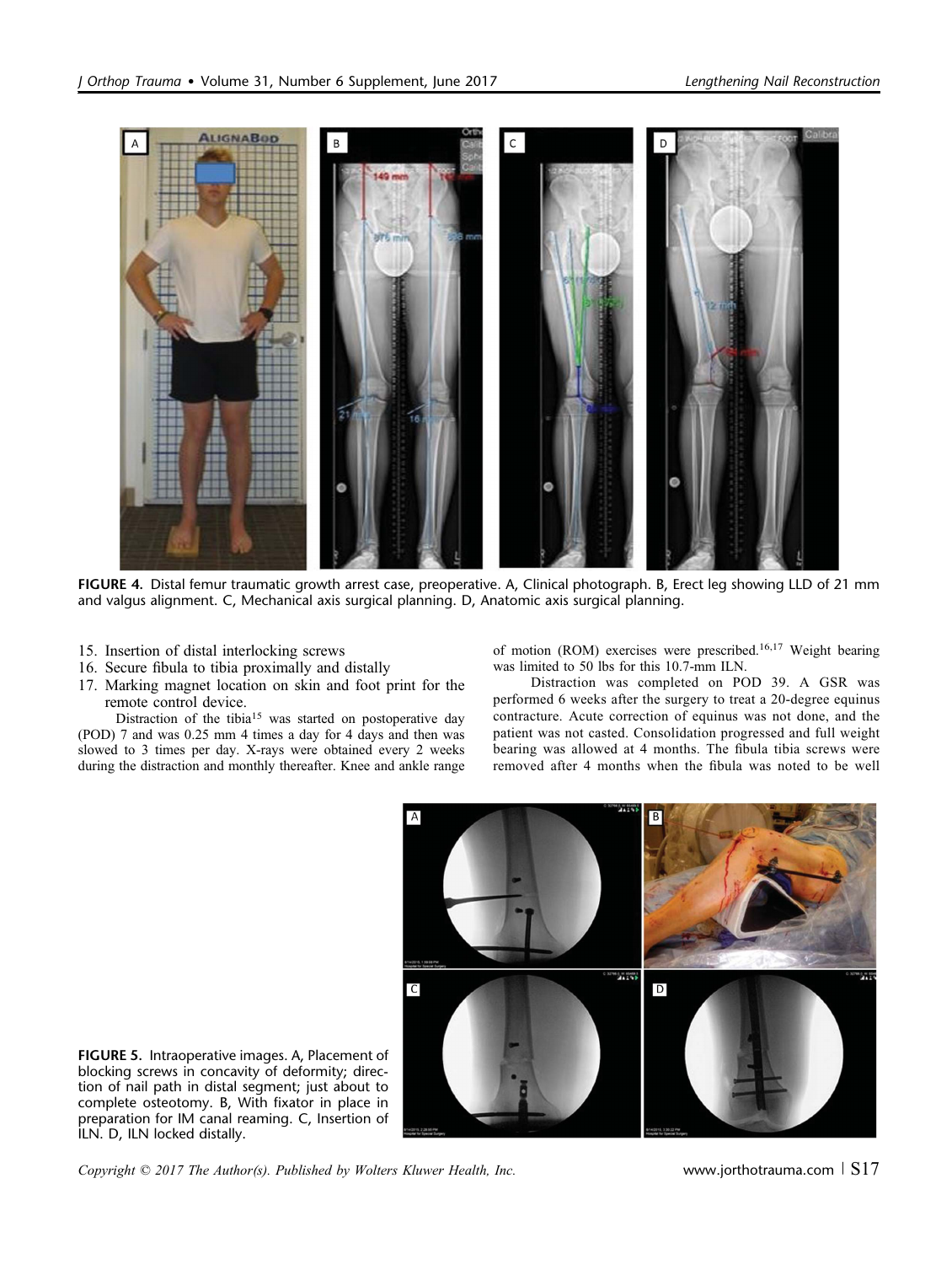

FIGURE 6. After consolidation. A, Erect leg x-ray showing correction of valgus and LLD. B, Clinical photograph. C, Anteroposterior x-ray showing consolidation of osteotomy. D, Lateral x-ray showing consolidation of osteotomy. Note the proximal bow of the femur and the inability to use a longer ILN.

healed. The tibial nail was removed 12 months after the initial surgery. The patient is fully functional and has normal ROM of the knee and the ankle (Fig. 3).

## CASE 2: POSTTRAUMATIC GROWTH ARREST OF FEMUR

A 22-year-old man presented with right lower extremity LLD and valgus deformity. At age 14, he sustained a traumatic distal femur growth plate fracture that was treated with cast. Over time, this developed into a LLD of 21 mm and 8 degrees of valgus deformity (Figs. 4A, B).

# Choosing the Nail Length

The apex of the deformity was noted to be in the distal femur. Mechanical axis planning (Fig. 4C) was followed by anatomic axis planning (Fig. 4D) and the osteotomy site planned was 80 mm proximal to the joint line. The SNL analysis was done as was explained earlier.

 $SNL = 80 + 21 + 50 + 30 = 191$  mm. A 215 mm nail was chosen based on inventory and the SNL analysis. A longer nail was not desirable since it would not be able to pass the proximal sagittal bow of the femur.

#### Blocking Screw

To achieve correction of the valgus deformity, blocking screws were needed in the concavity of the valgus deformity. Since the IM canal was wider than the nail diameter on both sides of the osteotomy, blocking screws were placed both proximal and distal to the osteotomy site. The entry point in the distal femur and the direction of the nail in the distal segment was derived from the surgical planning and was critical to achieve correction of the deformity (Fig. 5A).

#### Fixator-Assisted Nailing

A 2-pin fixator was applied out of the path of the ILN<sup>18</sup> orthogonal to each segment axis. After the osteotomy and deformity correction, the external fixator was used to stabilize the femur in the optimal orientation for IM reaming (Fig. 5B). The fixator pins were placed to mark the axial rotation.

#### Soft Tissue Procedures

Iliotibial band tenotomy was performed and is routinely done for femur lengthenings.<sup>19</sup> Peroneal nerve decompression should always be considered when doing acute correction of valgus but was not done in this case because the valgus was not large.

#### Osteotomy

A multiple drill hole osteotomy technique was used.<sup>15</sup> This is a low-energy osteotomy that minimizes thermal necrosis. First, multiple drill holes are made in a transverse fashion at the osteotomy level. A new sharp 4.8-mm drill was used for this purpose. The final step is completion of the transverse osteotomy with a sharp osteotome.

## Reaming of IM Canal

A tourniquet is not used. The canal was sequentially reamed 2 mm larger than the nail to be inserted.

## Surgical Steps

- 1. Drill holes at osteotomy level
- 2. Blocking screws
- 3. Insertion of external fixator pins
- 4. Entry point in distal femur IM canal and establish direction of nail in distal segment
- 5. Complete osteotomy with osteotome

 $S18$  | www.jorthotrauma.com  $Copyright \odot 2017$  The Author(s). Published by Wolters Kluwer Health, Inc.